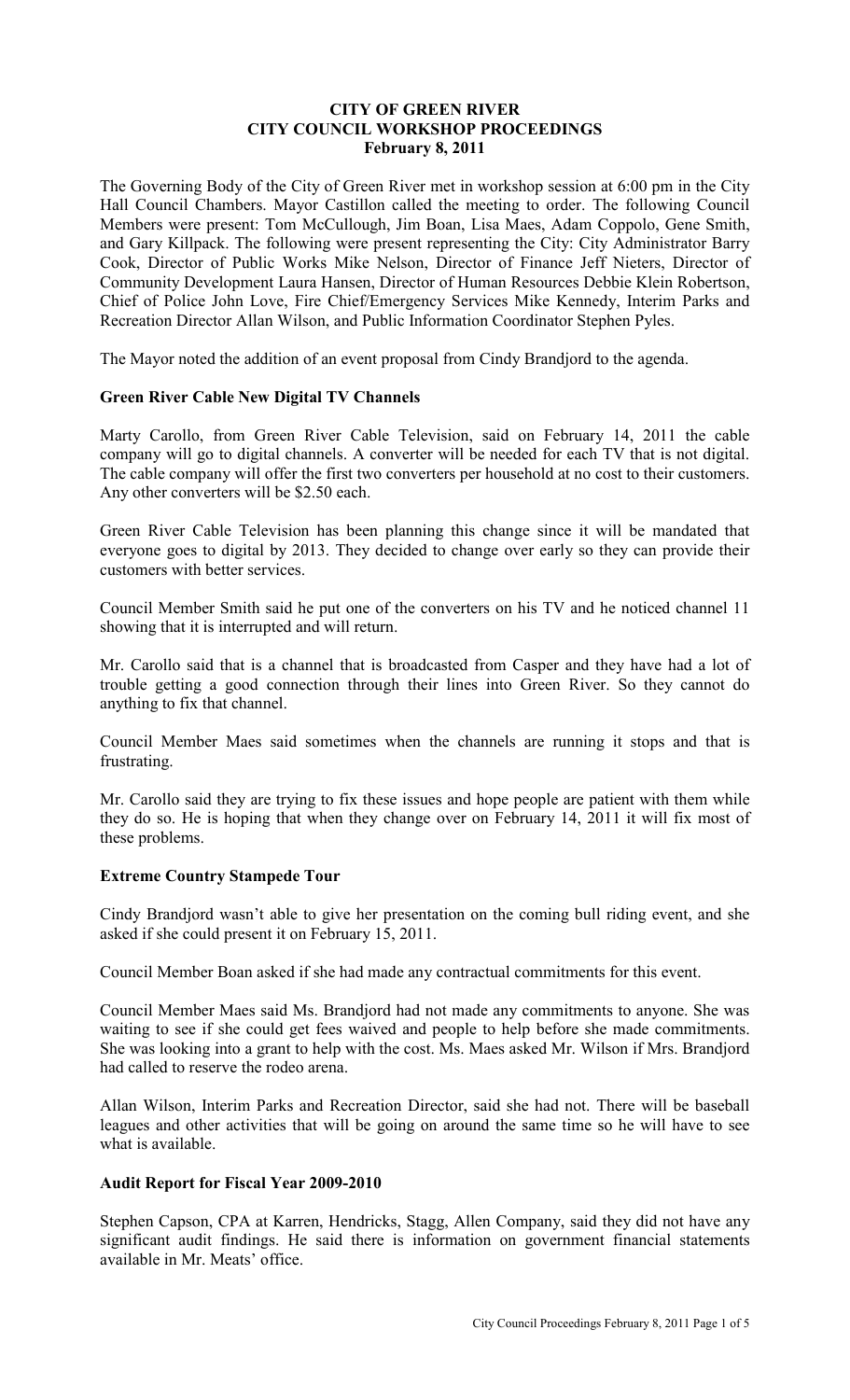Council Member McCullough asked if the city will have to raise the cost of Wastewater and Solid Waste fees.

Mr. Capson said if the enterprise funds are in the negative and they do not pay for themselves for multiple years, then yes.

## **Strategic Plan Tracking Program**

Mr. Cook said the city has been tracking the seven goals that council has set up in the Strategic Plan: upgrade city infrastructure with capacity for growth, plan and prepare for quality growth, create a vibrant downtown and riverfront, enhance the quality of resident's lives, expand Green River as a tourist destination, improve city facilities and services, and internal operations. They are being tracked by percentage and dates with a department head in charge of progress.

Charles Dayton said that execution of the plan is very important. He has developed an online system called an accountability grid. This basically states that once the priorities are set they are followed. He congratulated staff on the 100% completion of many goals. He said he is impressed on the amount of goals that were completed.

The Mayor said the strategic plan is available online on the city website. The plan will be updated and added too as projects are completed. He thanked Mr. Dayton for his assistance.

## **Six Month Budget Review for Fiscal 2010-2011**

Mr. Nieters said the revenue from State Sales Tax is 10% more than what was estimated and the Local Sales Tax is 9% higher than estimated. He anticipated a downtrend because of the new census numbers. He said the census numbers will not be announced until April.

The General Fund expenditures: General Government 48%, Police 52%, Fire Department 43%, Community Development Department 45%, Public Works Department 47%, and Parks and Recreation Department 49%. The Enterprise Funds: Solid Waste is 37%, Wastewater is 47%, and the Water is 60%.

Council Member McCullough asked if they would have to raise the cost for wastewater services.

Mr. Nieters said yes. This will be discussed later during budget.

The Mayor asked about the possibility of reusing the water that is put back into the river after it goes through the plant. He asked why the city doesn't get money back for the water they return to the river.

Mr. Nelson said the city could not recycle the water that will go to the river because the Joint Power's Water Board requires all the water the city needs to be purchased through them. The water would have to be treated for contaminates and the requirements for doing so is very expensive. Even when you use it for irrigation it would have to be cleaned in order to meet the requirements.

Council Member Coppolo said we should be getting some sort of credit back for recycling the water.

Mr. Cook said it is considered usage and it does not matter how you use it.

Council Member Killpack said we are not giving the water back to the Joint Powers Water Board so that is why we are not getting money back.

Council Member Smith said it would not meet the irrigation standards. We could look into adding to the plant in order for this to be done but the cost could be high.

Council Member Coppolo said in other areas they use aerobic system where the water is chlorinated to kill bacteria and then used for irrigation. This could be looked into as an option.

Council Member Boan asked how much water is put back into the river every year.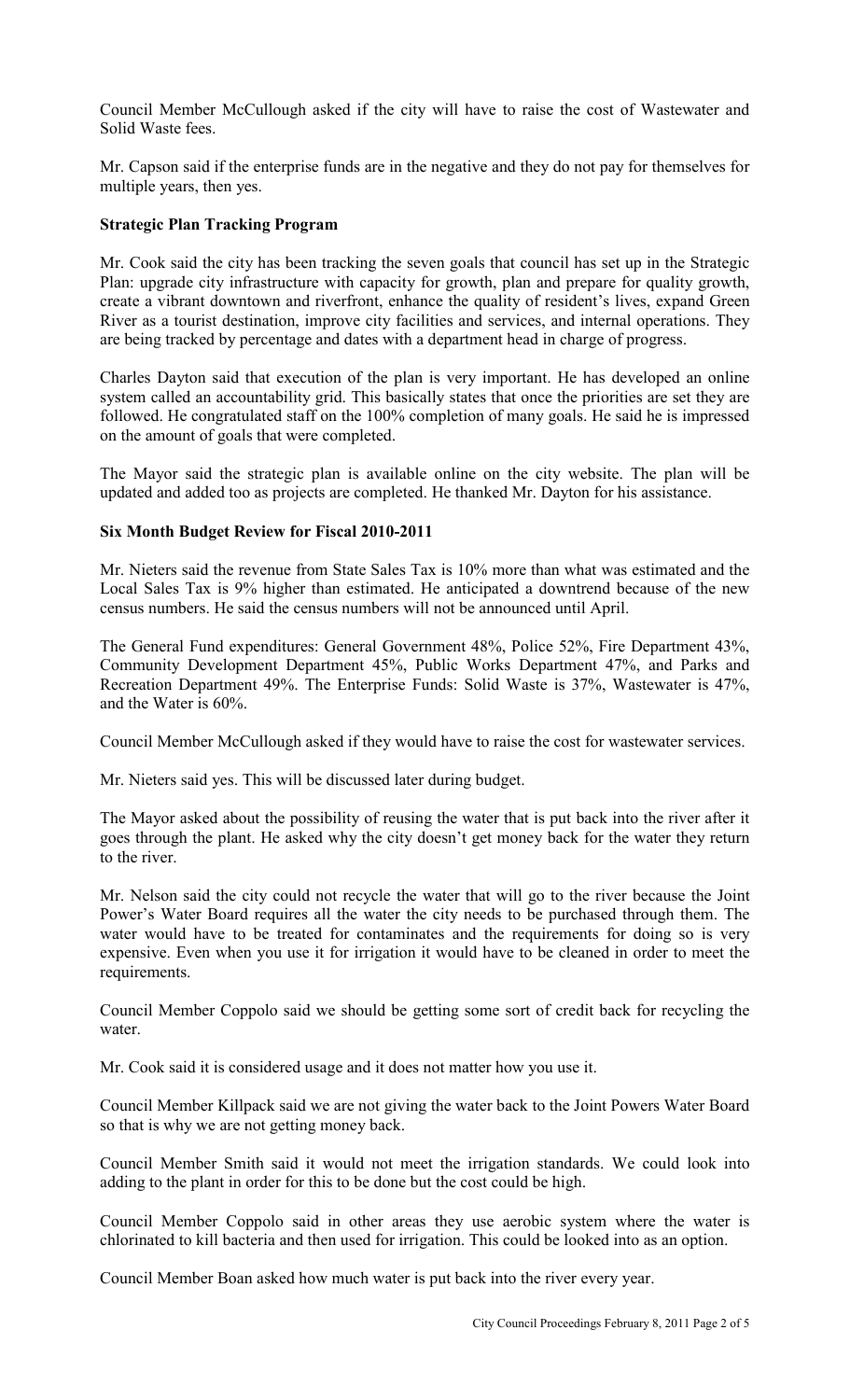Mr. Nelson said around 1 million gallons a day on average.

Council Member Boan said it might be worth it to look into irrigation in order to water parks. Once we buy the water it is ours to do with it as we please.

Mr. Nelson said the City of Rock Springs did this many years ago and there were a lot of restrictions and regulations that had to be followed in order to use it for irrigation.

Mr. Nieters said the estimated amount of water used per year is one billion one hundred ninety thousand cubic feet.

The Mayor said we are basically on track with the budget. He asked if there are any problems that Mr. Nieters sees coming.

Mr. Nieters said the only one he sees that could cause a problem is the population numbers coming in and we will not get any one time funding.

Council Member Smith said we brought more money in than estimated, we have spent less money than estimated, and the Risk Management Fund is low so where is the money.

Mr. Nieters said we did not spend any less. The expenditures are running at 50% of what was budgeted for the year.

Council Member Coppolo asked how much money should be in the Risk Management Fund.

Mr. Nieters said around three million dollars. The city has that amount in there so the interest earnings can pay for insurance. The cost for insurance is higher than it was in the past. There is an increase on funds of \$1.5 million and this is not allocated into any fund yet so it can be put back into the Risk Management Fund.

Council Member Boan asked why the insurance was so high.

Ms. Robertson said the insurance is higher because property insurance spiked, liability insurance is up, and the School District requires us to have additional coverage when we use their buildings for events.

Council Member McCullough asked when the census report comes in later will they come and say we owe money back to them for January through April.

Mr. Nieters said he does not see that happening.

The Mayor thanked Mr. Nieters and staff for keeping them on track with the budget.

## **City Administrator's Report**

Mr. Cook said the funding for local governments in the legislator is not going well. The only one left on the floor that will help cities and towns is the supplemental budget amendment that will add \$10 million for direct distribution.

He has contacted the Department of Environmental Quality on the status of the Union Pacific property. DEQ has been in contact with Union Pacific in the past but the case worker has been on maternity leave for a year. She asked that she be given time to review the plans and then she will give an update to him.

The Joint Powers Communications Board lease for the building on Shoshone will start on February 1, 2011.

He forwarded information to council on the Gillette, Wyoming water project and the horse corral leases.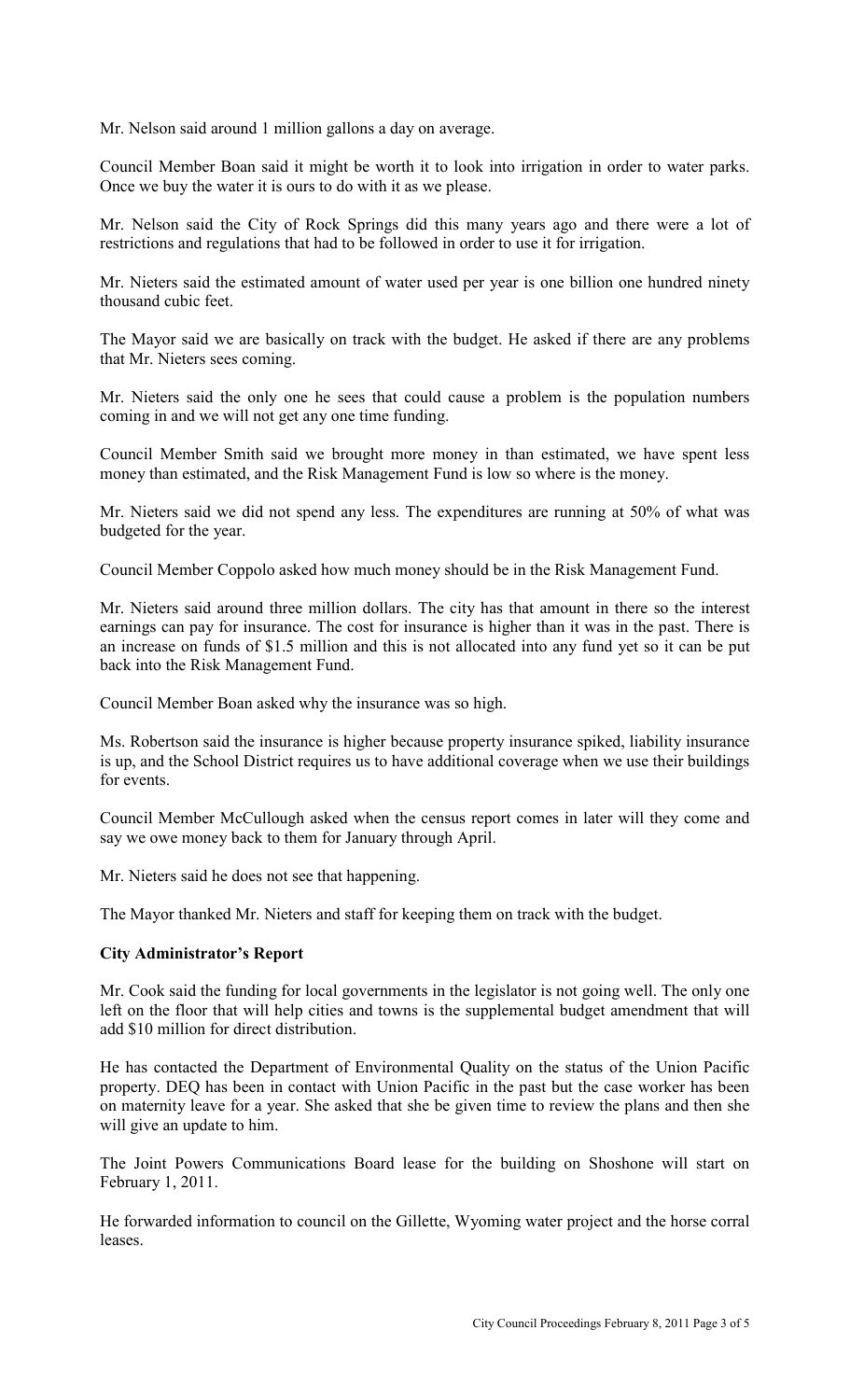The Fleet Committee met and they changed some of the fleet replacement criteria. Mileage was one change, along with the vehicle classes, and the purchase of used vehicles.

Under the scoring system there are eleven vehicles that need to be replaced. One from the Fire Department, three from the Police Department, three from the Parks Department, two from the Cemetery Division, one from the Buildings Division, and one from the Fleet Division. It is his understanding, with the \$400,000 allocated for the vehicles staff could replace all eleven of the vehicles.

Council Member Smith asked if the total includes the special outfitting for the Police vehicles.

Chief Love said the total does include the equipment for the police vehicles.

Mr. Cook said if council chooses they can give them \$200,000 this year, \$200,000 next year, and they will replace what they can.

Council Member Coppolo asked if it would be better to get an amount every year to replace vehicles.

Mr. Cook said yes, that is why he recommends the \$200,000 now and the \$200,000 next year.

Council Member Boan asked if they went with the \$200,000 now, would the priority be police vehicles.

The Mayor said there needs to be a schedule every year for the replacement of vehicles.

Council Member Maes said if they replace all eleven vehicles that will just kick start the replacement and then they can look into what vehicles need to be replaced next year. She feels they should replace all eleven now.

Council Member McCullough said \$400,000 is already allocated for the vehicles.

Council Member Boan said the money is already set aside for the vehicles, so he agrees with Council Members Maes and McCullough.

Council Member McCullough said he had understood that the money was allocated, and it was up to staff to spend it on the replacement of the vehicles whether that is to replace one or all eleven.

Council Member Killpack said let's stay with what is already done and replace all eleven with the \$400,000.

The Mayor asked if the changes made on the vehicle replacement criteria needs to be adopted by the council.

Mr. Cook said no.

#### **Mayor and Council Reports**

Council Members Smith and McCullough had nothing to report.

Council Member Coppolo said the presentation on the audit was good.

Council Member Maes commended the Finance Department on a job well done. She was disgusted with the legislators and their decisions. She encourages everyone to contact their legislators.

Council Members Boan and Killpack had nothing to report.

The Mayor said he was upset with the way things have turned out with the legislators. It will be difficult to do projects with the \$200,000 we might receive.